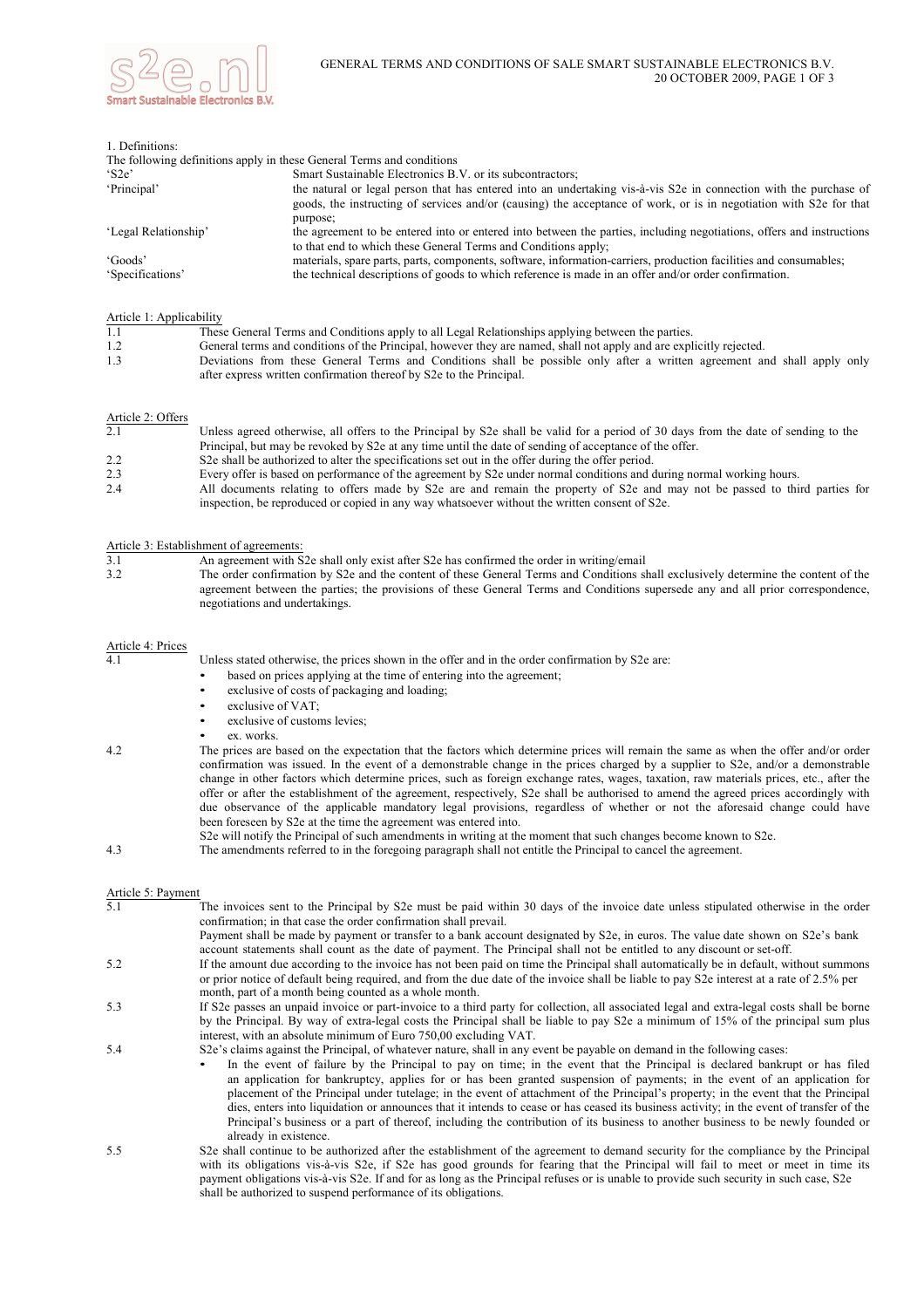

### Article 6: Retention of title and transfer of title

- 6.1 All goods delivered and to be delivered to the Principal by S2e shall remain the property of S2e until the Principal has met all its obligations vis-à-vis S2e in respect of the delivery in question as well as previous and subsequent similar deliveries, in respect of additional activities performed by S2e, as well as in respect of S2e's claims against the Principal on account of shortcomings by the Principal in the compliance with its obligations vis-à-vis S2e.
- 6.2 The Principal is authorized to use or to sell the goods as part of its normal business operations, but is not authorized to dispose of, encumber with a limited right of security or enjoyment, nor otherwise to impair S2e's right of recovery.
- 6.3 The Principal shall identify the goods delivered to it by S2e and the goods still under its management as the property of S2e, and shall keep them so identified until title has transferred to it pursuant to the provisions of paragraph 6.1.
- 6.4 The Principal shall cooperate in the drawing up and registration of a retention of title in so far as the legislation that is applicable to the Principal requires this for the validity of a retention of title. In the event that S2e claims the goods as its property, the Principal shall indicate the location where the goods are situated and grants S2e now for then permission to enter the relevant sites and premises or to cause them to be entered in order to recover the goods.

### Article 7: Delivery and delivery times

- 7.1 The Principal is obliged to accept the goods delivered to it by S2e.
- 7.2 Goods are delivered ex works, packaged, unless agreed otherwise.
- Quoted delivery times must never be regarded as definite, unless explicitly agreed otherwise.
- 7.4 The delivery period shall commence after the agreement has been established, all information and materials necessary for the performance of the agreement are in S2e's possession, and any payment required pursuant to stipulations made when entering into the agreement has been made.
- 7.5 In the event that the delivery period is exceeded, the Principal shall not be entitled to compensation, unless the exceeding of the delivery period is due to deliberate act or gross negligence on the part of S2e.
- 7.6 Only where a delivery period has been expressly agreed in writing as definitive shall the Principal be entitled to demand dissolution of the agreement in the event that S2e has not delivered the goods ordered within that period, though only after the Principal has sent S2e notification by registered mail granting S2e a reasonable period, to be determined in consultation with the Principal, to fulfill its obligations, except where a situation as referred to in Article 11 occurs.

### Article 8: Transport and transfer of risk

- 8.1 S2e can arrange transport of the goods to be delivered as well as the necessary insurance associated with the transport. However, the goods will then be transported for the account and at the risk of the Principal.
- 8.2 The risk of damage to or loss of goods shall transfer to the Principal from the moment that the goods are loaded for transport at S2e's loading point.

## Article 9: Inspection and complaints<br>9.1 The Principal sha

- The Principal shall inspect the goods delivered immediately after the receipt for quality and quantity. Any defects observed by the Principal must be notified to S2e in writing within 14 days of receipt of the goods, stating the nature and extent of the complaints and the order number under which the product(s) in question was/were delivered.
- 9.2 Following the discovery of any defect, the Principal may no longer use the good in question without written permission from S2e. In addition, the Principal must return the good in question to S2e packaged in the same way as it was delivered.
- If these provisions are not satisfied, complaints will not be considered.
- 9.3 Submission of a complaint shall at no time provide grounds for suspension of the payment obligations of the Principal vis-à-vis S2e. 9.4 In the event that a complaint is considered to be well-founded by S2e, S2e will where possible deliver replacement goods or, if this is not possible, will credit the Principal for the amounts already invoiced.

### Article 10: Guarantees and liability

- 10.1 S2e guarantees that the goods it delivers meet the specifications and normal requirements of usability, reliability and durability, bearing in mind that the nature of the goods.
- 10.2 In the event that S2e purchases the goods delivered from a supplier or manufacturer who issues a guarantee on those goods to the end user, the guarantee provisions of that supplier or manufacturer shall at all times apply unless agreed otherwise in writing by S2e. In so far as the goods have been manufactured by S2e, they will be guaranteed for a period of 12 months from date of delivery. In the event that the Principal invokes the guarantee, the goods must be sent to S2e at the expense and risk of the Principal. If this should be impossible, S2e shall be authorized to charge the costs of travel and travel time of its service engineer to the Principal. 10.3 The guarantee period referred to in paragraph 10.2 shall not apply for goods that are subject to wear, such as (but not limited to) maintenance parts, welded parts, etc. Goods or parts that have been used improperly by the Principal or which have not been properly maintained, or where the user instructions have not been observed or to which unqualified repairs have been made and/or which have been modified shall also not be covered by guarantee. 10.4 On expiry of the guarantee period all obligations and liability of S2e in respect of defects shall lapse. 10.5 In the event of defects in the goods delivered S2e shall be required, to the exclusion of any further obligation vis-à-vis the Principal, to supply replacement goods or, if this is not possible, to credit the Principal for the amounts invoiced. In that event, such defect must
- be brought to S2e's attention immediately in writing and the goods, or in mutual consultation the portion of the goods affected, must be sent to S2e immediately for verification.
- 10.6 All other liability, including liability for indirect or consequential loss and liability on account of the exceeding of delivery periods, is excluded.

### Article 11: Force majeure

- 11.1 Force majeure shall be taken as every circumstance as a result of which the Principal cannot reasonably (continue to) require fulfillment of the agreement, even if the circumstances giving rise to the force majeure was or could have been foreseen at the time of entering into the agreement. The following shall in any event be regarded as force majeure: strikes, sit-down strikes, excessive staff sick leave, transport difficulties, riot, acts of war, fire, water damage, defects to machinery, breakdowns in the energy supply, lack of raw materials, lack of materials, lack of workers, government measures, including in any event import and export restrictions, sales bans, and all other business disruptions as may arise at S2e or its suppliers and/or third parties commissioned by S2e, as well as non-performance by the supplier and/or third parties commissioned by S2e.
- 11.2 In the event of force majeure S2e shall be authorized, without judicial intervention, either to suspend performance of the agreement for the duration of the force majeure, or to dissolve the agreement, without in the latter case being liable to pay any form of compensation or penalty to the Principal.